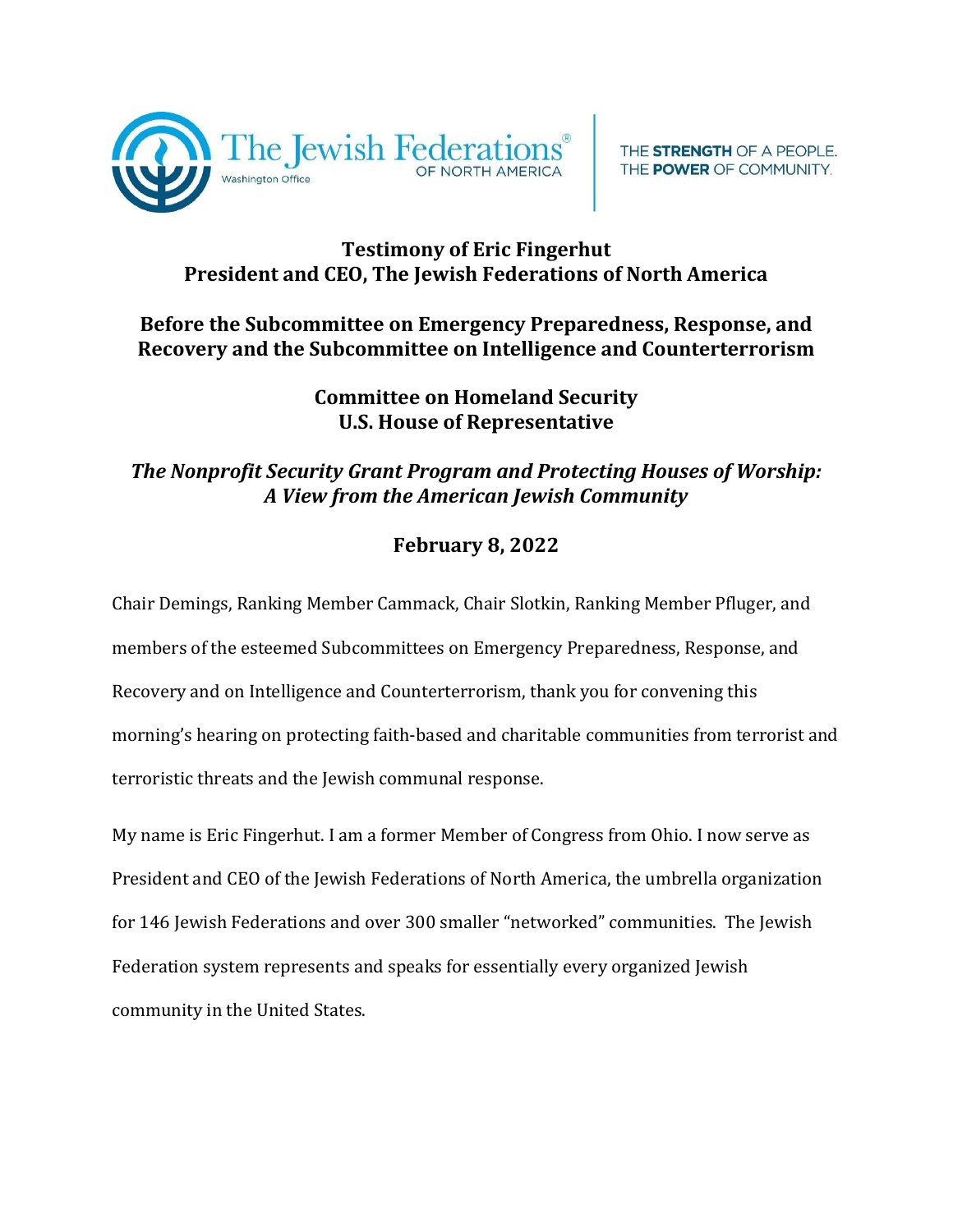Jewish Federations are the engines that build and sustain flourishing Jewish communities—by helping them remain healthy, safe, caring, welcoming and inclusive, educated and engaged, involved in their broader communities, and connected to Israel and the global Jewish people. To accomplish this sacred work, we raise the necessary funds to support social services, educational and cultural programming of all kinds, and we are proud to partner with our local, state, and federal representatives to help meet the vital needs of our Jewish communities and their neighbors. Collectively, our system is one of the ten largest philanthropic bodies in the United States.

We are strong and present advocates on the national, state, and local levels. We know that the distinguished members of this committee are familiar with the work of the Jewish Federations and with our volunteer and professional leadership in your respective states. We thank you for the many ways in which you have supported and enhanced our mission across the full spectrum of communal life.

Security has always been a core concern of Jewish Federations and in the present climate, a central tenet of our work. We know that the ability and confidence of our community to participate fully in Jewish religious and cultural life depends on feeling safe--safe to attend synagogue, safe to drop our children off at the Jewish Community Center for pre-school or day camp, safe to walk down the street wearing visibly Jewish head coverings and clothing, safe to gather in groups to celebrate, to mourn, to support our brothers and sisters in the State of Israel, and to be active in the life of our communities, our campuses, and our civic associations.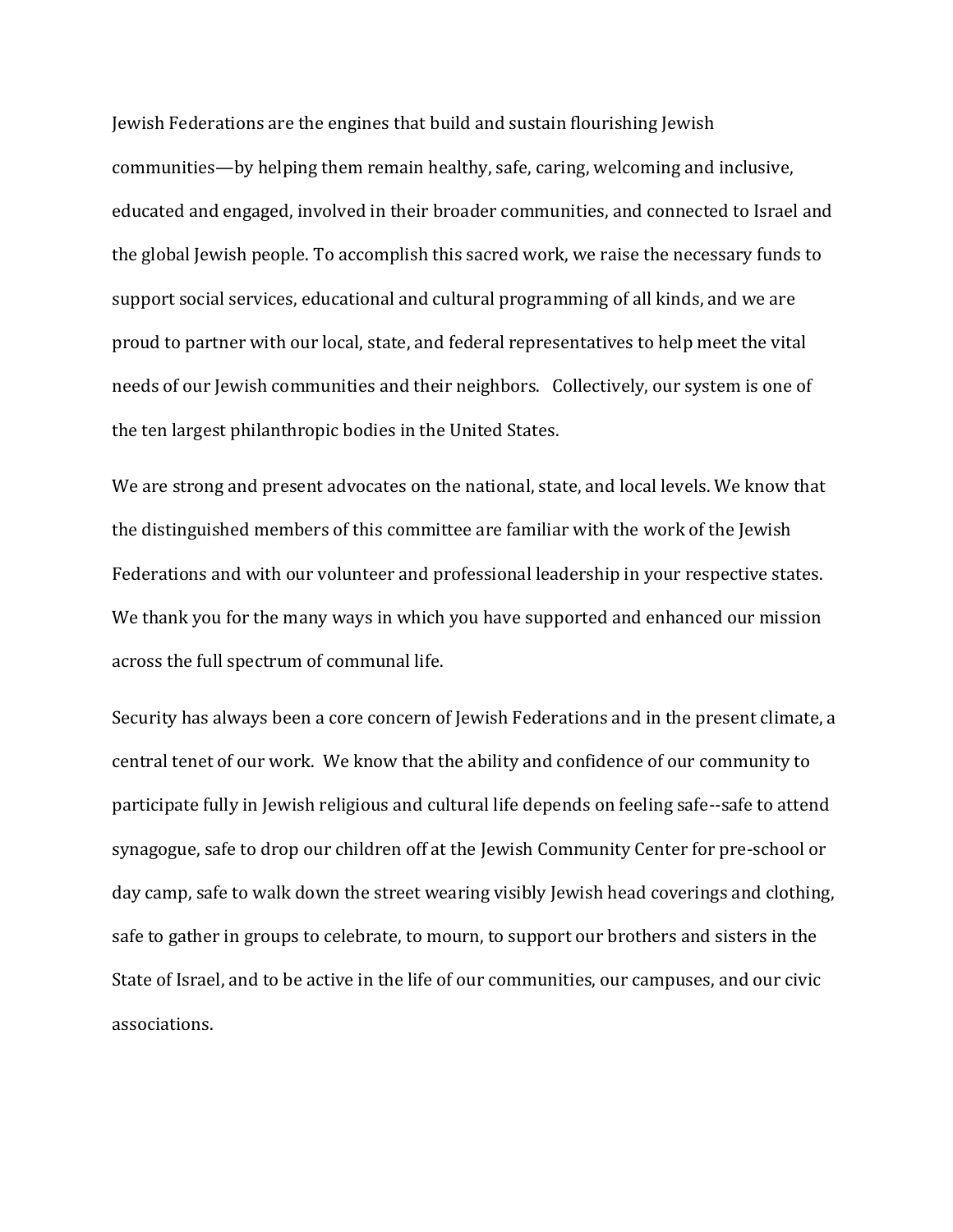The United States of America has historically been the most welcoming nation in history with respect to the protection and safety of the Jewish people. Nevertheless, we Americans are not immune to the viruses of hate that remain in the world, and that are dramatically on the rise at this very moment at home and abroad. We are so grateful that your subcommittees are meeting this morning to assess the complex, diffuse, and dynamic impact of terrorism on the American Jewish community and the lessons we can share to help protect other at-risk communities, and that you are cognizant of the crucial importance of strong and capable federal support to better secure places of worship and the entire at-risk charitable sector from targeted acts of violence.

At a hearing of the Senate Homeland Security and Governmental Affairs Committee more than twenty years ago, we first shared our perspectives on how Congress could direct and coordinate federal resources and expertise to local communities in the wake of 9/11. The September 11th attacks were an abrupt wake-up call for our entire country. We in the Jewish community became acutely and frighteningly aware that our own institutions were vulnerable and at-risk, based on the antisemitic rhetoric of those who committed those attacks.

As the recent armed hostage crisis at the Congregation Beth Israel synagogue in Colleyville, Texas underscored, in the twenty years since the 9/11 attacks, the terrorism landscape for faith-based institutions has become significantly more complicated and challenging . We now need to defend ourselves against multiple fronts: foreign terrorist organizations, homegrown violent extremists and domestic violent extremists. These actors, while motivated by disparate ideologies of hate, share common cause in their violent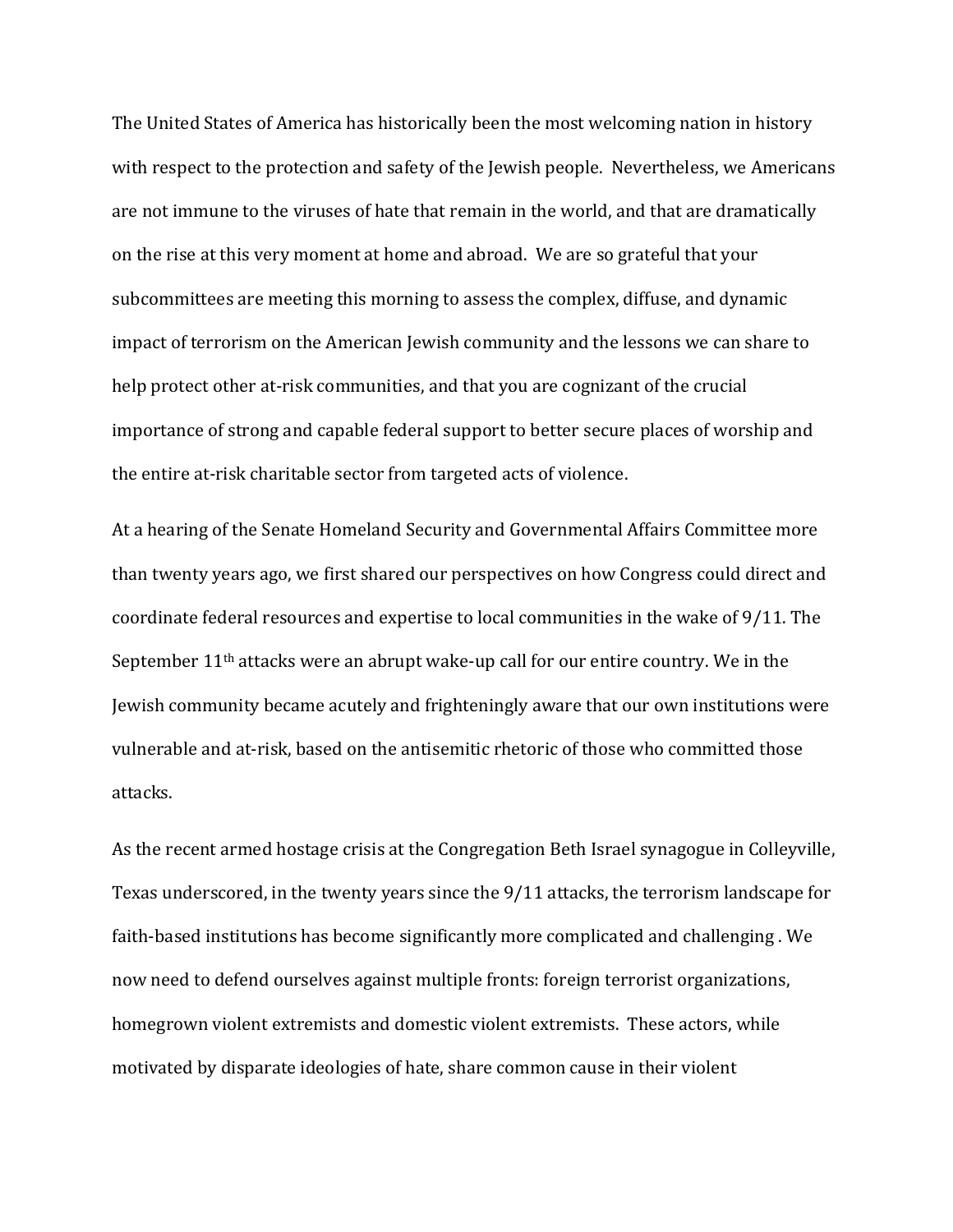antisemitism. As you are well aware, extremism of all kinds is spiking across the country, manifesting in bombings and bomb threats, arsons, assaults, intimidation, trespass and property damage. The consequences are increasingly deadly.

The attack on Colleyville is not just another statistic to us. Rabbi Cytron-Walker will obviously share his harrowing experience. The event is reminiscent, in all the most horrifying ways, of the 2006 deadly attack at the Jewish Federation of Greater Seattle, the 2009 deadly attack on the United States Holocaust Memorial Museum, the 2012 deadly attack on the Sikh Temple of (Oak Creek) Wisconsin, the 2014 deadly attack on the Jewish Community Center and retirement community in Overland Park, Kansas, the 2015 deadly attack on the Emanuel African Methodist Episcopal Church, in Charleston, South Carolina, the 2018 deadly attack on the Tree of Life Synagogue in Pittsburgh, Pennsylvania, and the 2019 deadly attack on the Congregation Chabad in Poway, California. In recent weeks, HBCUs have been subjected to a series of bomb threats and harassment. And even as law enforcement and counterterrorism agencies strive to identify and respond to incidents before they occur, they know that the next strike could happen anywhere, and often without any advance warning whatsoever.

The significance of the armed standoff at Congregation Beth Israel reverberated throughout every Jewish community across the country. While attacks on faith institutions are not only the experience of the Jewish community, as I have noted, it is nevertheless the case that, since the attacks on the Tree of Life synagogue building in September 2018, we have experienced the most intense period of violent attacks on Jews in the history of this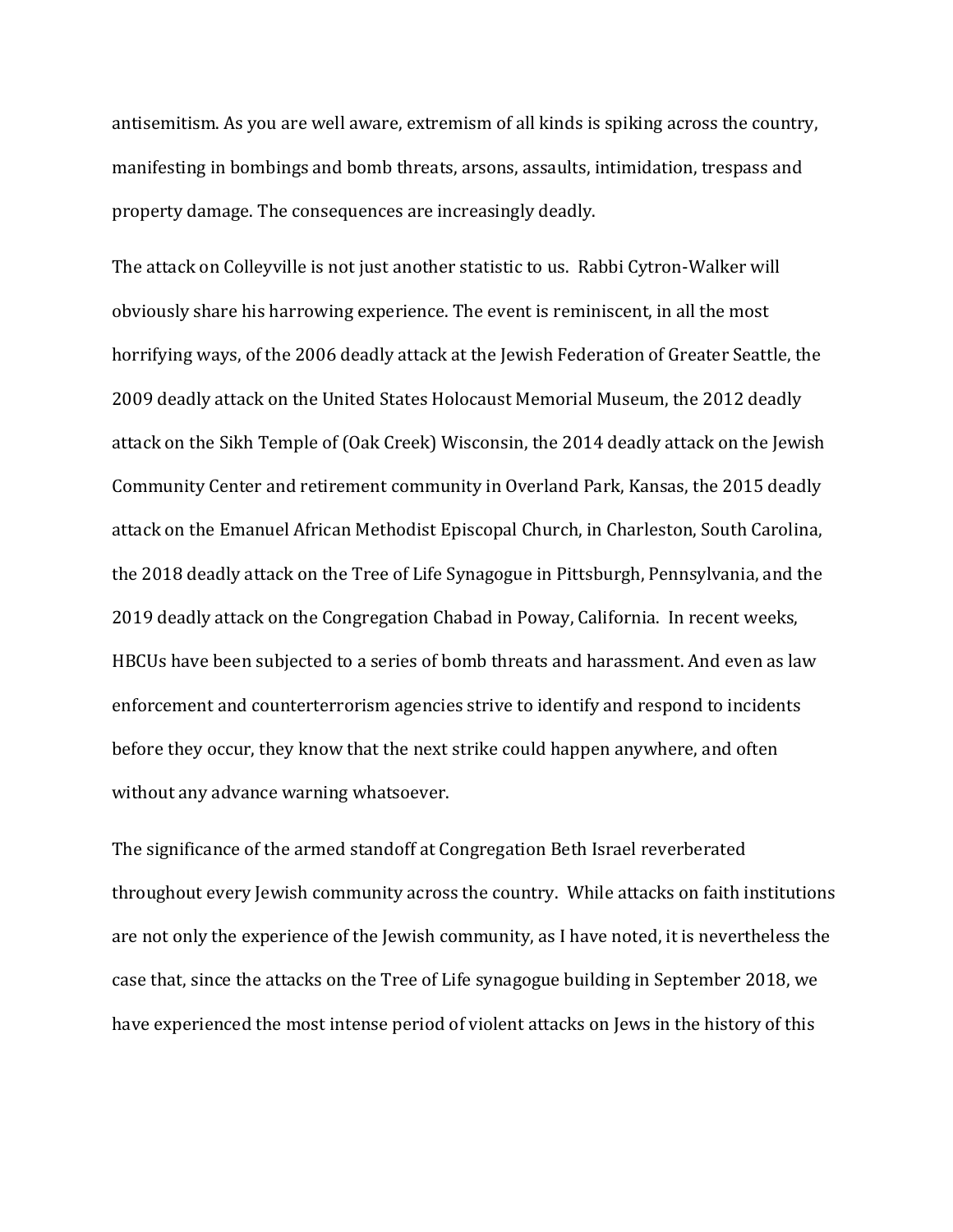country – from Pittsburgh to Poway to Monsey to Jersey City to Denver to Boston to Brooklyn and now to Colleyville. This is a crisis moment for our community.

After 9/11, the U.S. went on the offense against terrorists around the world. But we also built a homeland security infrastructure that has protected us from those who take steps to plan attacks here at home. Similarly, the Jewish community must do two things to respond to this wave of violence. We must fight antisemitism in all its forms, wherever it appears. But we must also urgently build the security infrastructure that will prevent those who plan violent attacks from succeeding.

It is, of course, the responsibility of government to keep all its citizens safe in their places of worship and other spaces for gathering. But we also have accepted the collective communal responsibility to ensure that all Jewish organizations are fully protected. While we have raised and will continue to raise significant philanthropic funding, the resources needed are vast and ever-increasing. We need governmental support to fill the gap. Individual synagogues, JCCs, Hillels, Family Services Agencies, Hebrew Homes, day schools, and pre-schools are all increasingly vulnerable, and their ability to detect, deter, mitigate and recover from these attacks cannot fall on their shoulders alone.

The Jewish Federations of North America has been a crucial catalyst and coordinating body to bring about a needed shift in the Jewish community's security posture and to offer assistance, advice, and advocacy to other faith and cultural groups who are also at heightened risk of attack. We have focused on two major areas: 1) Providing expert professional security guidance throughout our system, and 2) Ensuring the physical security of our institutions and enhancing their preparedness posture against future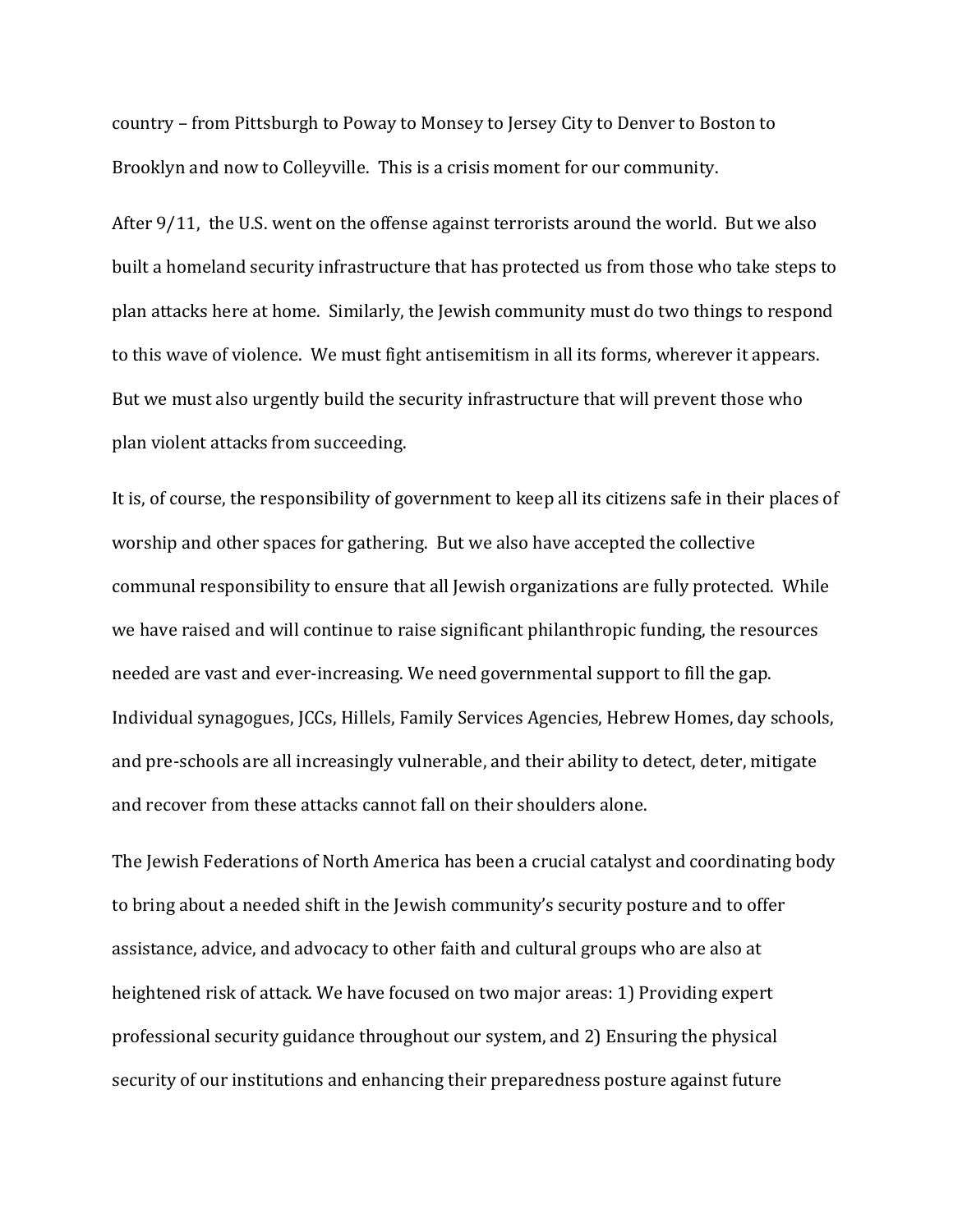attacks. In 2004, JFNA created the Secure Community Network (SCN) and proposed and worked with Congress to create the federal Nonprofit Security Grant Program (NSGP). Both are now crucial pillars of safety and security in the Jewish community.

#### **Secure Community Network**

SCN serves as the central organization dedicated exclusively to the safety and security of the American Jewish community. It works in tandem with the Jewish Federations in organizing local Community Security Initiatives, led by experienced and trained local Community Security Directors, that are designed to create a comprehensive and best practices-based security plan for each of the synagogues and other Jewish institutions in their communities. SCN also partners with and serves as the community's formal liaison with federal law enforcement, as well as with state and local law enforcement partners.

SCN's security experts perform an extensive review of each community's security infrastructure and protocols, pinpoint areas of vulnerability, and offer detailed recommendations for enhancements. SCN also provides ongoing, extensive, state-of-the-art training to the growing body of Community Security Directors to make sure that they are well qualified, that they are working in coordination with local, state, and federal law enforcement, and they are fully cognizant of new trends and developments that could put a community and its residents in imminent danger.

Today, JFNA is working with SCN to extend an overarching, centralized, coordinated security umbrella over every Jewish community throughout the country through our **LiveSecure campaign**. It is our contribution to the public-private partnership for protecting communities by raising one of the largest privately-funded initiatives in our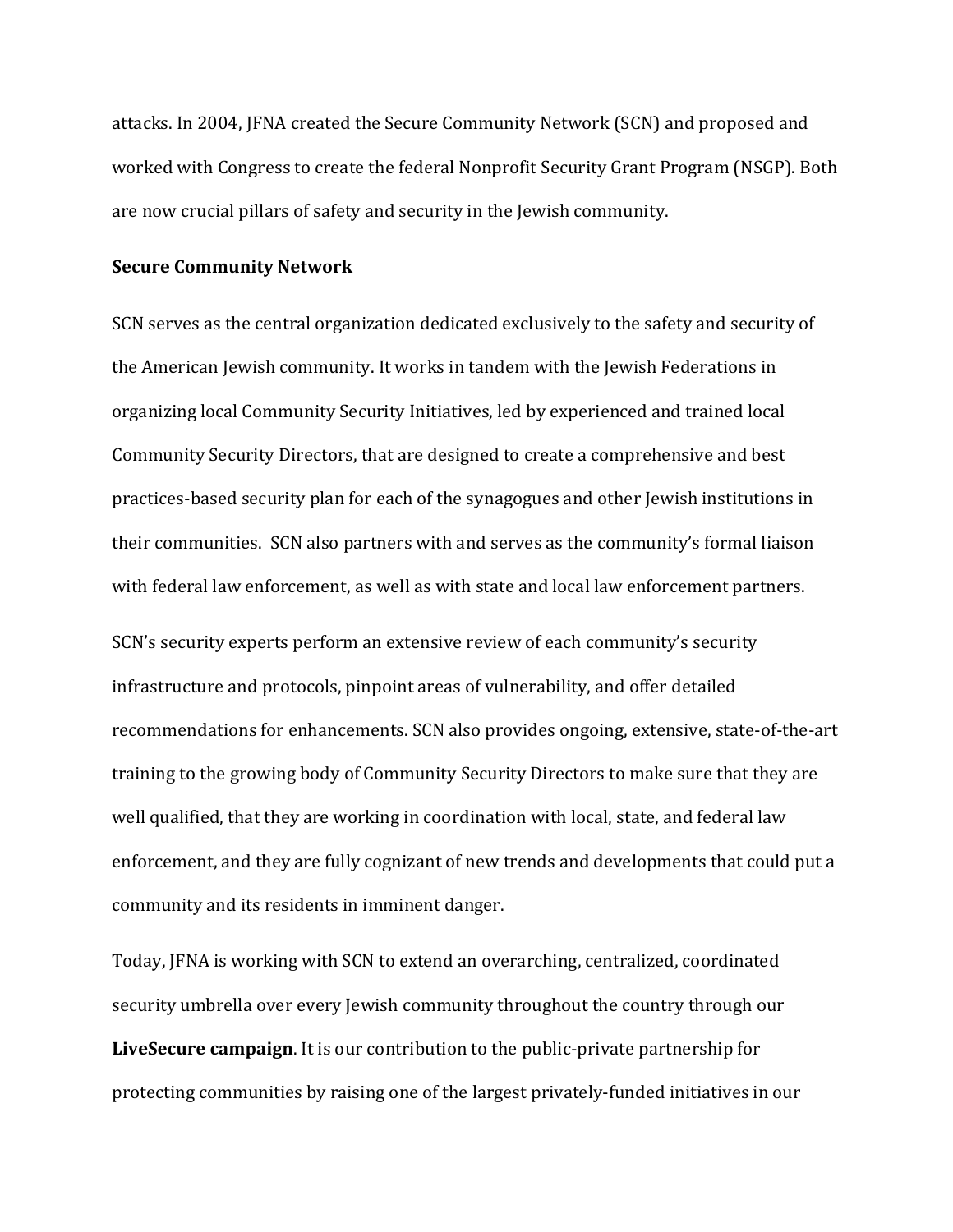history. Unfortunately, even with this extensive fundraising, an additional infusion of significant governmental resources is necessary to achieve the level of security that we desperately need.

Right now, the Jewish community has an umbrella that is filled with holes. Those seeking to do harm to Jews will target those communities that are under-resourced and underprepared. It is critical that we have the funds to protect all members of the Jewish community, no matter where they live. FEMA's Nonprofit Security Grant Program provides that essential public-private partnership to extend what we are already doing for ourselves and for what we expect will be growing interest in and demand for NSGP resources from other communities that are coping with their own threats.

### **Nonprofit Security Grant Program**

Administered by the Department of Homeland Security's Federal Emergency Management Agency, the NSGP program supports the acquisition and installation of physical target hardening measures such as access controls, barriers, blast-proofing, monitoring and surveillance capability, and cyber security enhancements. It supports preparedness and prevention planning, training, exercises, and contributes toward the needs for contracted security personnel. It also provides a critical foundation for the nonprofit sector to build relationships and partnerships with federal, state, and local law enforcement agencies around the whole community approach to homeland security.

The NSGP program is critically important; however, it is not without its challenges and need for improvement.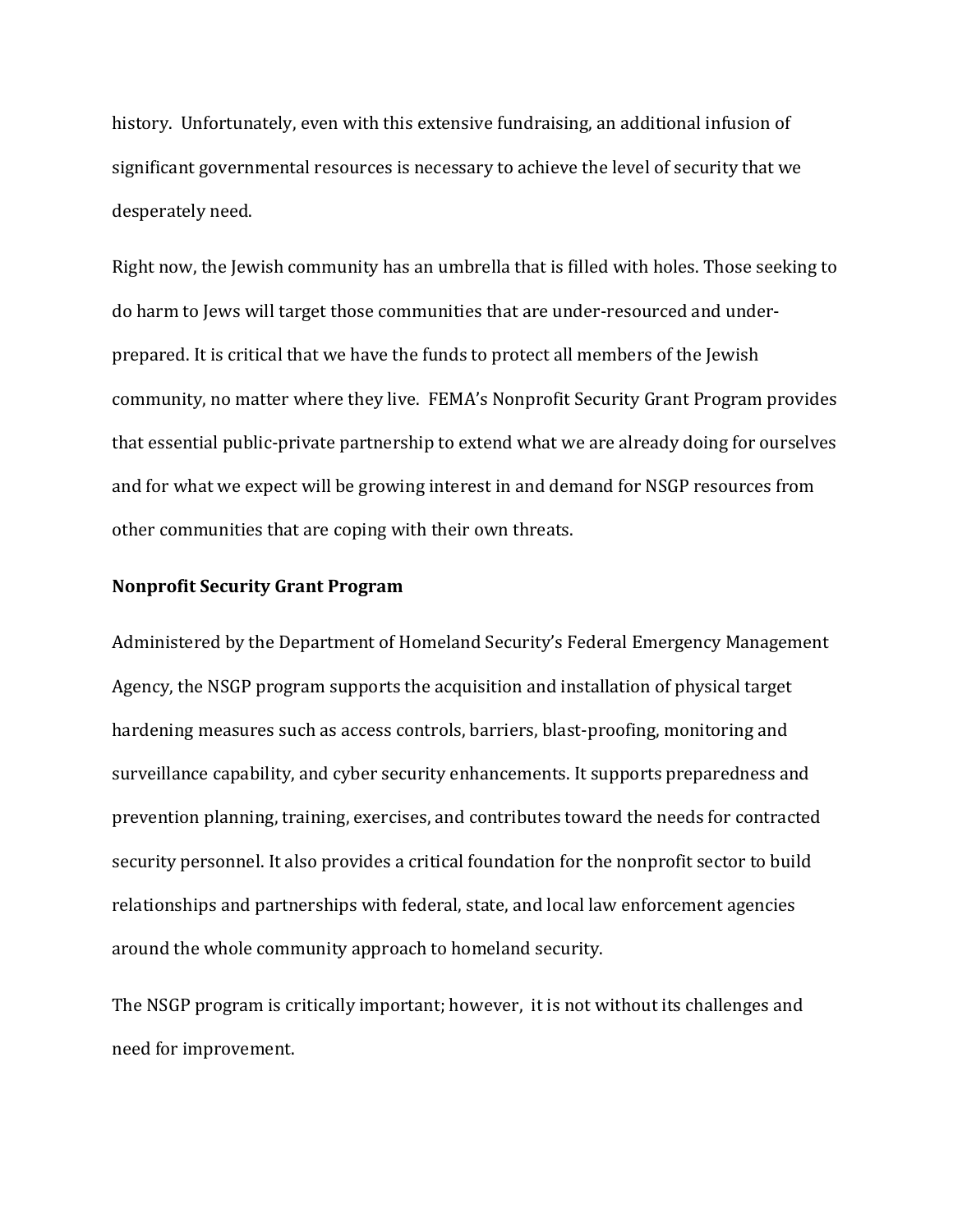Simply put, the program lacks sufficient annual appropriations. In its 17 years, the program has supported more than 6,500 grants, but been unable to fund an additional 11,000 grant requests that were submitted. Congress has appropriated nearly \$600 million in security investments, but that is a fraction of the nearly \$1.5 billion in investments that have been requested. In the most recent fiscal year (2021), FEMA approved only about 45% of the more than 3,300 applications it reviewed and was able to fund only \$180 million in security investments out of the nearly \$400 million that were sought.

**Recommendation: Congress must stabilize NSGP funding at appropriate levels on an annual basis. And we have respectfully called on Congress to appropriate \$360 million.**

The program lacks sufficient management and administrative support. While the program has quadrupled in size since 2018 and is now the third largest FEMA preparedness grant program by volume, FEMA and the State Administrative Agencies struggle to keep up with the necessary administrative oversight and infrastructure to carry out their duties to the program. They are over-extended and under-resourced, which undermines the application review and oversight processes and challenges the capacity of FEMA and the SAAs workforce to coordinate the NSGP program in an efficient and effective way.

**Recommendation: We support Congress allowing the NSGP Program Office located within FEMA's Grant Programs Directorate and the State Administrative Agencies to each withhold up to 5% of the NSGP awards to cover their management and administrative costs.**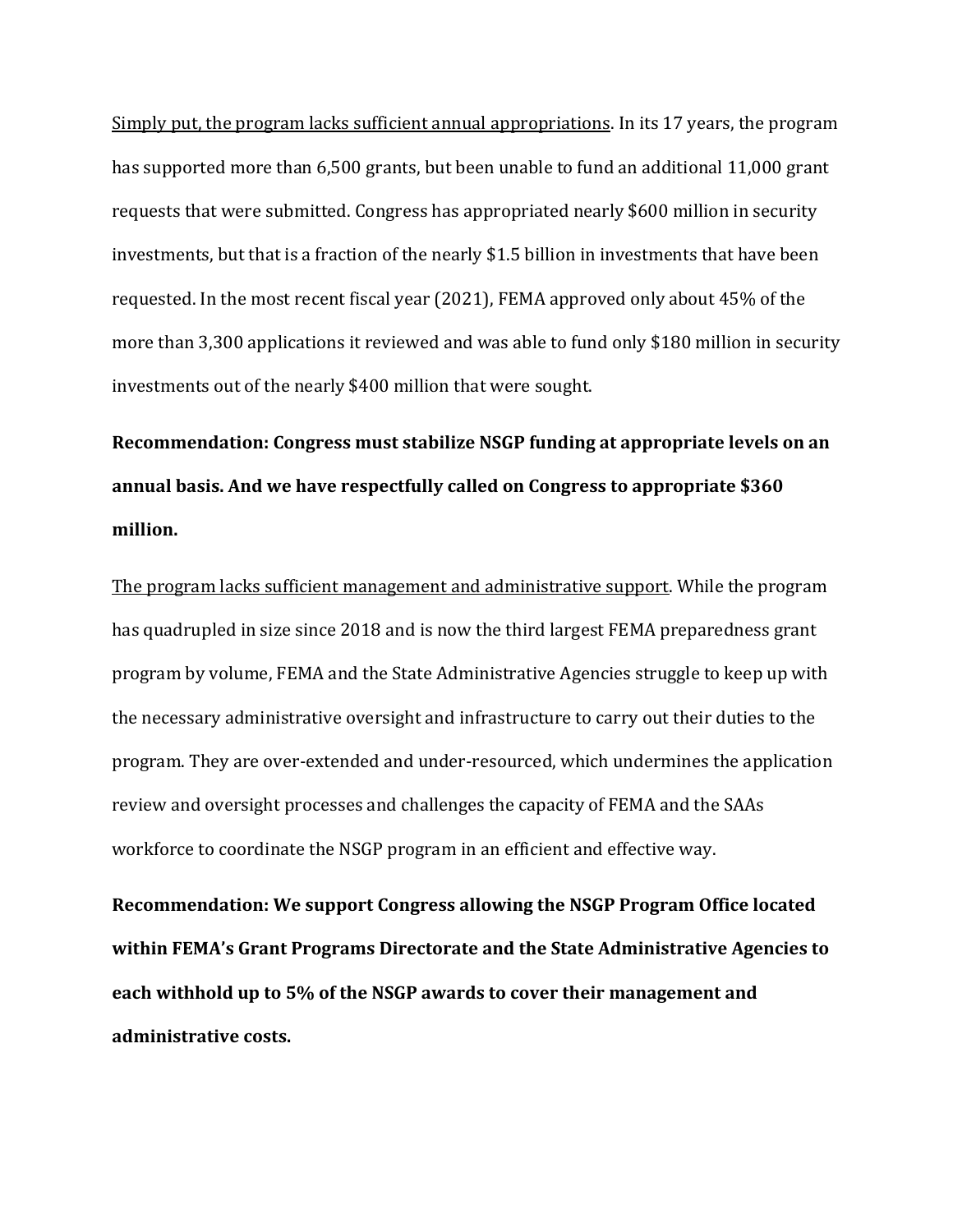The program lacks resources to assist nonprofits as they go through the complicated NSGP application process. JFNA has worked for years to help address the challenges nonprofit agencies face in navigating the NSGP application process and partners with SCN to disseminate comprehensive written guidance, tools, and webinars to assist both the Jewish community and other communities with elevated risks. Still, more nonprofits need to learn about the program and have access to good resources and technical assistance to meaningfully participate in and benefit from the program. If they cannot navigate the process, they are unlikely to be successful in their application, or even apply at all. **Recommendation: We support Congress allowing the NSGP Program Office located within FEMA's Grant Programs Directorate to withhold up to 5% of the NSGP awards to support outreach, education and technical assist to nonprofits in applying for and** 

### **implementing the program.**

Additionally, FEMA needs to be able to quickly provide viable application tools to the NSGP nonprofit sub-applicants to ease and streamline the application process. Under current Paperwork Reduction Act (PRA) requirements, it can take years for FEMA to receive approval even to make basic changes to the NSGP application template (Investment Justification). This has become a major issue as the program has expanded to thousands of participants annually.

**Recommendation: Congress should provide FEMA with a waiver of the PRA requirements for FY 2022 and future years.**

The program lacks statutory authority to respond to today's increasingly complex, diffuse, and dynamic threat landscape. Just after the attack on Congregation Beth Israel synagogue,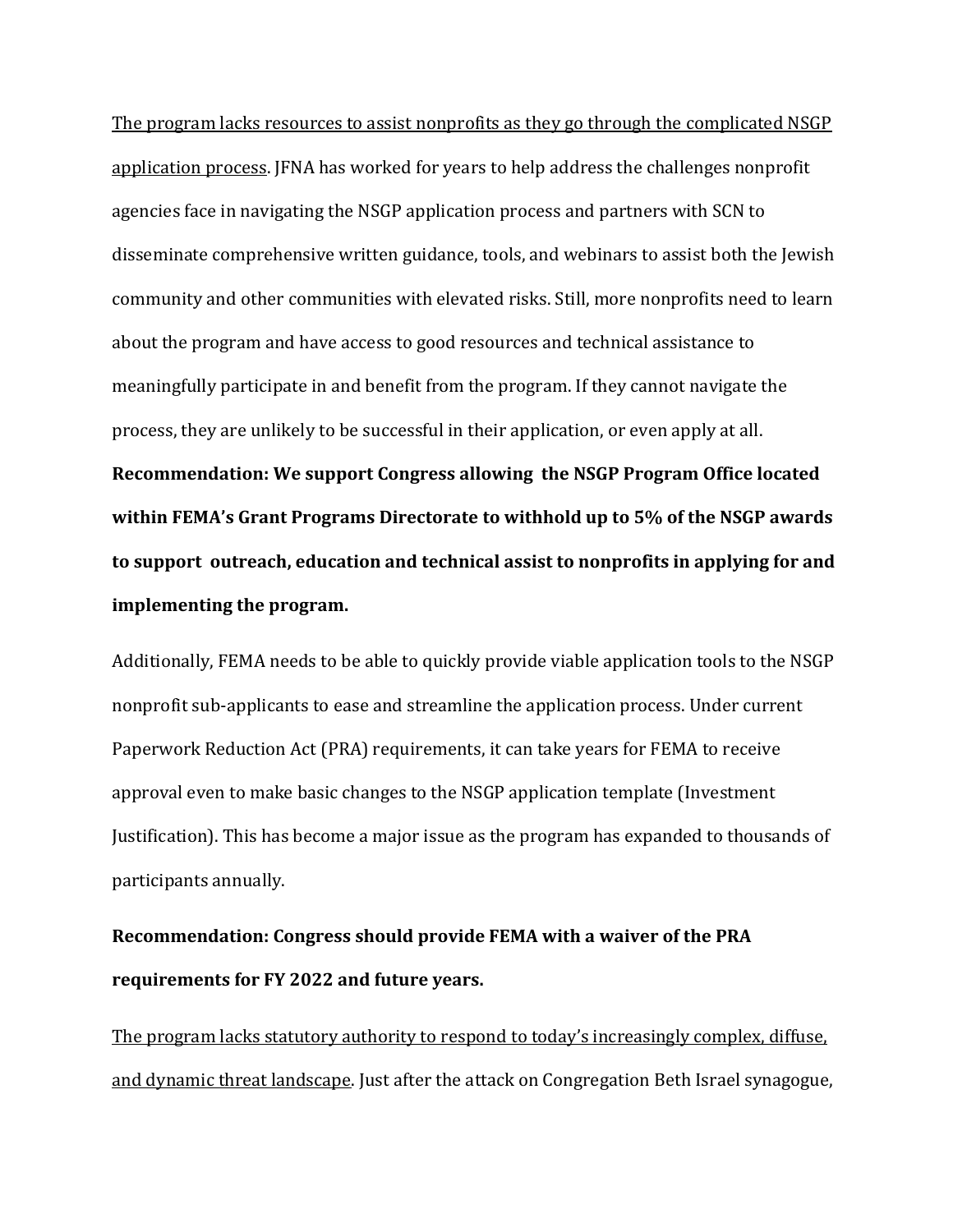FBI Director Christopher Wray remarked that the Jewish community faces very real threats from across a complex spectrum of hate that includes homegrown violent extremists (often radicalized by Jihadist movements online), foreign terrorist organizations like ISIS and Hezbollah, state-sponsored groups like the government of Iran, and domestic violent extremists such as neo-Nazis and white supremacists. However, the statutes guiding DHS preparedness programs respond to "risk of terrorist attack." This does not include hate- or grievance-based crimes, even as ethnically and racially-motivated extremism is now surging. In fact, the Colleyville attack may be the first actual terrorist attack against a faithbased institution in the US, based on what the statutes actually provide. Today's evolving threats require an NSGP program that is a measure against both terrorist and terroristic attacks. While FEMA has to a commendable extent applied flexibility in its interpretation and application of the law to NSGP, today's homeland security laws do not include domestic violent extremism as terrorism. The types of threats extend beyond the recourse of the NSGP program, and this needs to change.

**Recommendation: Short of an unlikely change in statute, Congress should include appropriations report language allowing FEMA to include hate- and grievance basedcrimes based on the ideology, belief, and mission of the applicant**.

Since we first addressed the Senate Homeland Security and Governmental Affairs Committee in December 2001 on "The Role Communities Play in Homeland Security," Congress has maintained strong bipartisan support to address the homeland security concerns of faith-based organizations and the charitable sector. This has been especially true of the NSGP program, which has been described as an efficient and effective means to